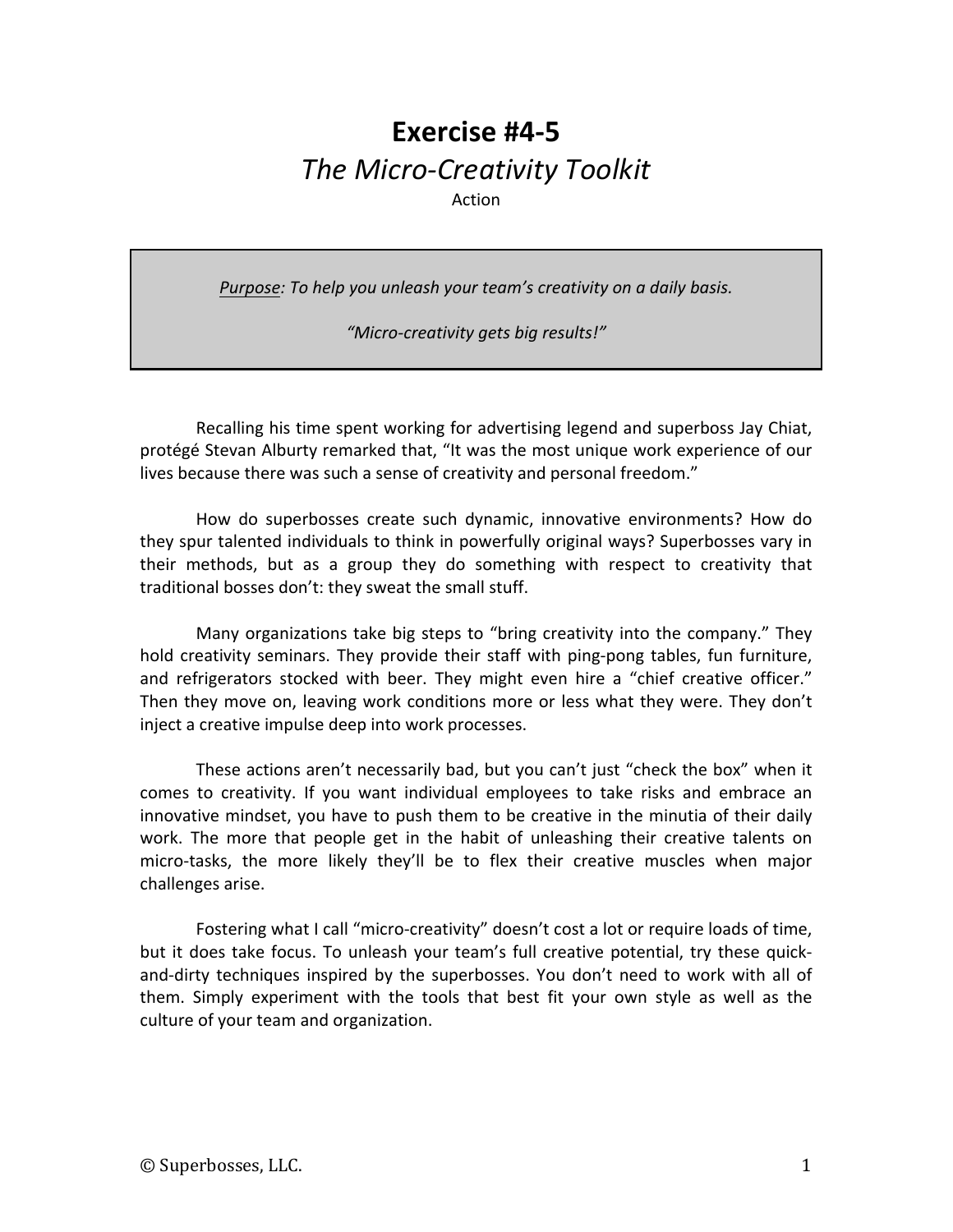#### **Technique #1: Solicit Impromptu Contributions**

Superbosses don't just expect creative thinking from their people during formal brainstorm sessions. They expect it at all times, and they frequently ask for it in the daily flow of work with no warning. American basketball coach Rick Pitino would turn to his assistants at key moments in games and shout, "I need a play! Gimme something!" One colleague remembered that Ralph Lauren "would ask your opinion as though he couldn't make a move without it."

You can spark your people to contribute original ideas by asking for it more often in the moment. When you're observing and coaching employees, make a point of asking them for advice on problems you are currently facing (Also see exercise 5-1, Impromptu Conversations). Set a goal for yourself: Ask five employees for ideas during an hour spent mingling with team members. The next time a difficult challenge crops up, don't just handle it yourself or ask your boss for advice. Make a point of asking two or three team members for their thoughts. And try approaching team members you might normally pass over (e.g., younger team members, or those with less experience in the matter at hand). The fresh thinking you get back from them might surprise you.

#### **Technique #2: Hold Regular Ideas Sessions**

Legendary football coach Bill Walsh held regular meetings in which "coaches and players alike were expected to provide input and feedback to allow the coaching staff to make changes in personnel or play-calling." Hedge fund billionaire Julian Robertson held daily lunches in which his young protégés would compete to dazzle him with their new ideas. "I used to think of Julian as this Venus Flytrap," one of his protégés said. "He would sit there and would say, 'feed me, feed me these ideas."

Are you holding regular ideas sessions with your staff? If not, why wait until you face a specific challenge that requires creativity, like a new business pitch or a presentation to a difficult customer? Hold these sessions every couple of weeks, maybe at lunch or at another time when people are already gathered. Make sure team members know what the session is about ahead of time so that they can start thinking about it. There's no law that says idea generation must come from the Gods  $-$  the truth is just the opposite. Anyone can come up with good ideas, but they need to invest time and energy in order to do so. This technique helps make that happen.

## **Technique #3: Listen Actively**

Do you listen passively to your team members' ideas, or do you poke and prod, pushing them to take their thinking even further? As a colleague remembered, Silicon Valley pioneer (and Intel co-founder) Bob Noyce, "was forever pushing people to take their own ideas beyond where they believed they could go. He would tip back his chair and ask, 'That's all you've got? Have you thought about  $\dots$  ' An exchange of this sort left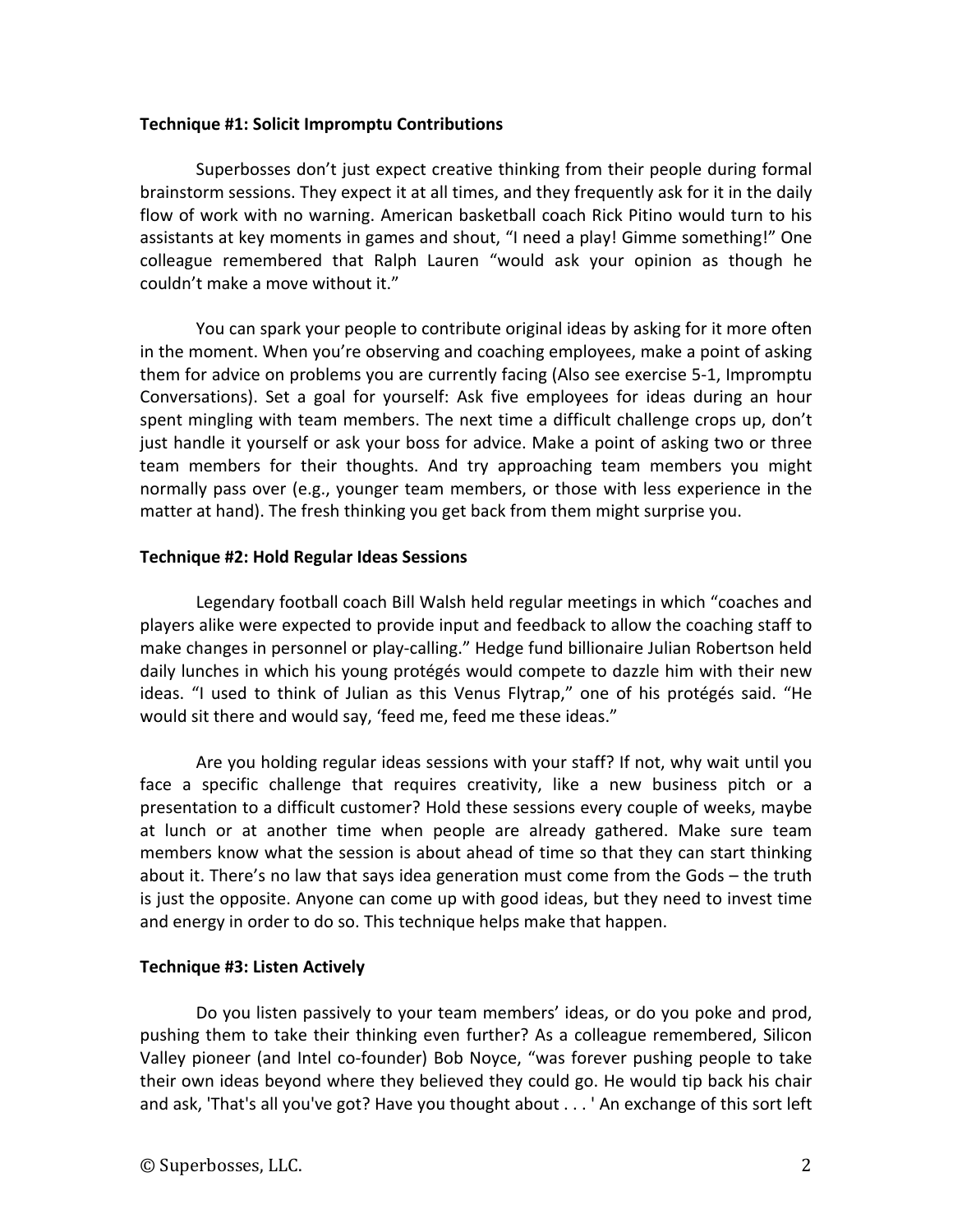Noyce's colleagues and employees feeling as though he had bored right through them to some potential buried inside. It was exhilarating and a bit frightening."

No matter how well developed your peoples' ideas may be, push them to go just a bit further. If they propose a new initiative, how would they execute it? Is the initiative practical? What stakeholders could they involve? What wider implications would the initiative have for the business? How does the initiative relate to current industry trends? The questions are endless, and by asking them you do several things at once: You show interest in your employee, you validate his or her idea, you model constructive questioning, and of course, you help your employee bring a possibly nascent idea to fruition.

## **Technique #4: Pose Creativity Challenges**

Even the most creative team falls into ruts. Fortunately, there's an easy solution: whip out some thought experiments and exercises designed to get people thinking in new ways. If you click on Amazon, you'll find many books with exercises to try. I like to gather a struggling team together, have each person think about a specific problem, opportunity, process, task, or customer, and pose the following questions:

- 1. How can we do this differently?
- 2. To what other uses could this be put?
- 3. What could we add to make it more valuable?
- 4. What can we eliminate?
- 5. What can we borrow and adapt to our needs?
- 6. What ingredient (method, process, person, place, etc.) can we employ instead?
- 7. How can we change the pattern, or re-arrange the process?
- 8. Can we do the unexpected, the opposite?

You can bring this technique to life in many ways. You can use it when coaching people one-on-one, you can introduce during a team meeting, you can adopt it as a business process for ongoing reflection, and you can employ as part of a lunch meeting to unleash your team's creative juices (as in Technique #2 above).

# **Technique #5: Model Creativity**

This is a big one. Although many protégés of superbosses may be naturally creative, they also excel at coming up with new ideas because they're exposed to bosses who are doing exactly that. Every superboss I studied was startlingly creative—and his or her protégés knew it. As one protégé said of Chiat, "Jay's middle name was innovation." Likewise, Intel co-founder Gordon Moore (of Moore's Law fame) remarked of Bob Noyce: "Anything that came up, he had good ideas."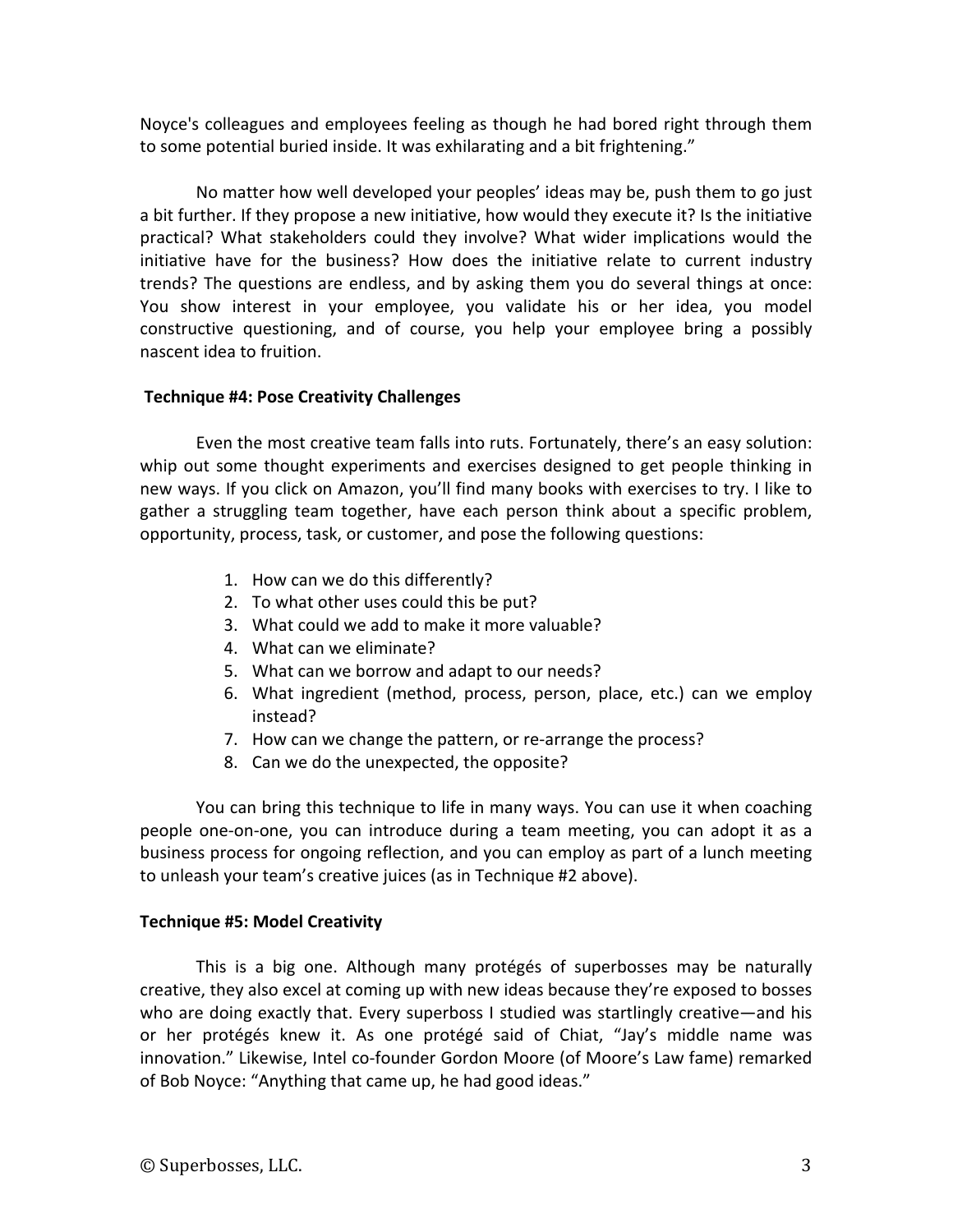You might think of yourself as a "creative person," but are you really modeling the kind of openness, inquisitiveness, and boldness that defines true creativity? Are you a fount of new ideas? Do you encourage people when they're ideating? Ask colleagues, reports, and your own boss what they think about your creative presence. If you need to improve, pick a day each month as your "creative day." Throughout that day, focus on presenting new ideas, asking questions, taking risks, and encouraging team members to innovate. At the end of the day, spend five minutes reviewing the new ideas that were generated. Do any of them strike you as especially promising? If so, follow through on them. Repeat this exercise for several months, cultivating fresh thinking as a habit.

## **Technique #6: Perform A Creative Audit**

Among restaurateurs, chefs, and foodies, global superchef Ferran Adria is regarded as one of the most innovative people on the planet. As a three-star Michelin chef remarked, being around Adria and his ideas "opens doors to me that I couldn't even imagine existed."

When his famed restaurant El Bulli was open, Adria made a practice of ending each year by evaluating innovations put in play during the previous twelve months. This "creative audit" was Adria's favorite metric.

Do you perform a creative audit each year? If not, it's worth doing. Any time you track a business process, you boost accountability and increase the odds that something good will actually happen. Sit down for thirty minutes and brainstorm all the new projects and initiatives you've pursued. To prod your memory, review any notebooks you've kept, or skim through your weekly calendar. Ask your reports to do the same. Hold a meeting in which you all share the three or four biggest or best ideas you've originated. Performing this exercise each year affirms the importance of creativity among your team. It gives people a sense of accomplishment, reminding them that yes, they are creative. It bonds your team together as an engine of innovation. And it might turn up great ideas that somehow fell through the cracks.

It's easy to book a creativity seminar for your team and then go on with business as usual. "Micro-creativity" demands a different level of engagement from bosses. It calls upon you to act as a creative guide and partner to your team. So get in there. Show them how to think in original ways. Make creativity your priority every day. Your team will never be the same.

## **Takeaways**

• To infuse more innovative spirit into your team, do what the superbosses do: Go micro.